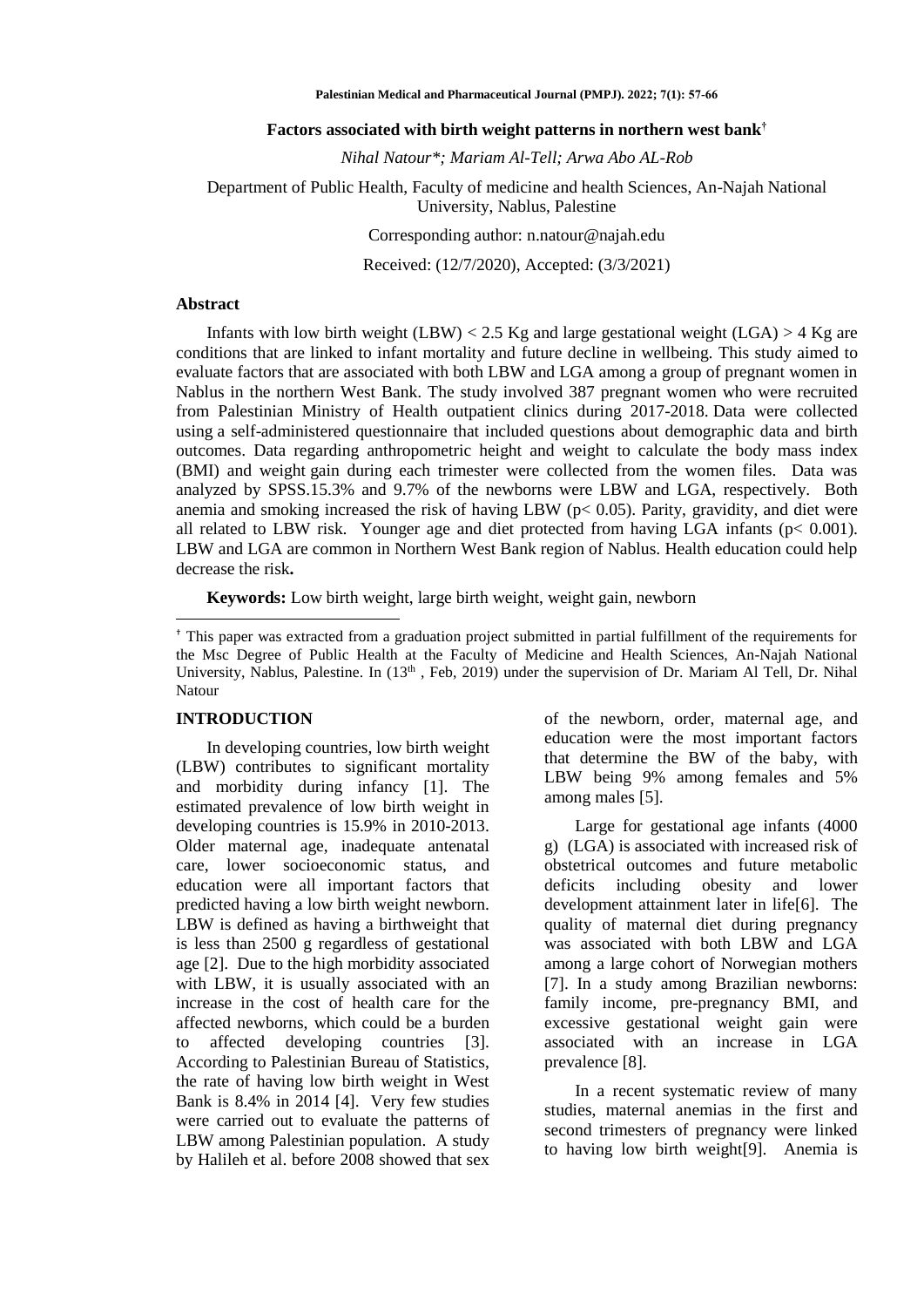widespread in Palestinian territories. More than 36% of pregnant women were found to have hemoglobin less than 10 mg/dL [10]. In a study among pregnant women in Hebron, there was a significant association between maternal anemia and low birth weight[11]. Anemia was not studied in relation to LGA, but poor dietary habits and nutrition transition coexist with obesity in developing countries [12]. It is important to understand the relationship between obesity, weight gain, anemia, and birth weight.

Increased birth weight was linked to poor dietary habits that scored a low healthy eating index[13]. At the same time, adherence to healthy eating habits was protective from having LBW, which indicated the dual importance of dietary habits among pregnant females<sup>[14]</sup>. However, study examining the association between diet practices and birth weight was not studied among Palestinian population.

#### **58 ــــــــــــــــــــــــــــــــــــــــــــــــــــــــــــــــــــــــــــــــــــــــــــــــــــــــــــــــــــــــــــــــــــــــــــــــــــــ" Factors associated with birth weight patterns in ……"**

Hence, the goals of the study were: 1) To study the patterns of birth weight in relation to gestational weight gain and different BMI categories. 2) To identify risk factors for LBW and LGA among a group of Palestinian women from Nablus region. 3) To determine the association between dietary practices and birth weight among the same study group.

# **METHODS**

# *Study Sample*

Utilizing a quantitative cross-sectional study design, 387 pregnant women were randomly selected using a stratified proportional sampling method from the total population who were registered for antenatal care at the major Ministry of Health (MOH) four clinics (Balata, Al Markazi, Al Makhafia and Raas Alaein clinics) for a year 2017 as per Table 1.

**Table (1):** Distribution of population number and sample size according to clinics.

| <b>Clinic</b> | <b>Balata</b> | <b>AlMarkazia</b> | AlMakhafia | <b>RaasAlaein</b> | <b>Total</b> |
|---------------|---------------|-------------------|------------|-------------------|--------------|
| Population    | 204           | 403               | 100        | 189               | 896          |
| Sample size   | 89            | 74                | 43         |                   | 387          |

## *Data Collection*

A self-administered questionnaire was used to collect data on demographics, diet, obstetric history, physical activity performance, and knowledge about weight gain during pregnancy. BMI was calculated using height and weight, and weight gains during each trimester were collected from the women' files using a data collection form. Both questionnaire and data collection forms were developed by the study authors based on previous literature with details published elsewhere [15] . Validity and reliability were checked by experts. A pilot study was run with about 5% of the sample size  $(n=19)$ and Cronbach alpha was computed with a result of (0.90, 95% CI (0.82-0.95).

The study was approved by the Institutional Review board (IRB) committee of An-Najah National University and by MOH that permitted access to antenatal clinics and hospitals. In addition, a signed written consent form was used to ensure the

conformity of pregnant women participating in the study.

# *Field work*

The study was run over a period of 10 months from the end of September 2017 to the end of July 2018 during the workdays of MOH from Sunday to Thursday. Five visits were made to each clinic: the first one explained the purpose of the study to pregnant women who met the inclusion criteria. In addition, height and weight were measured and the questionnaire was filled. The second, third, and fourth visits were held at the end of each trimester to measure the weight of the file registration number to avoid doubling of any women. In the last visit, the maternal and fetal outcomes data were collected from files and the registration book of hospital delivery. It was also used to identify the potential related complications.

# *Statistical method S and data analysis*

The Statistical Package for Social Science (SPSS) was used to analyze the data. Gestational Weight Gain (GWG) was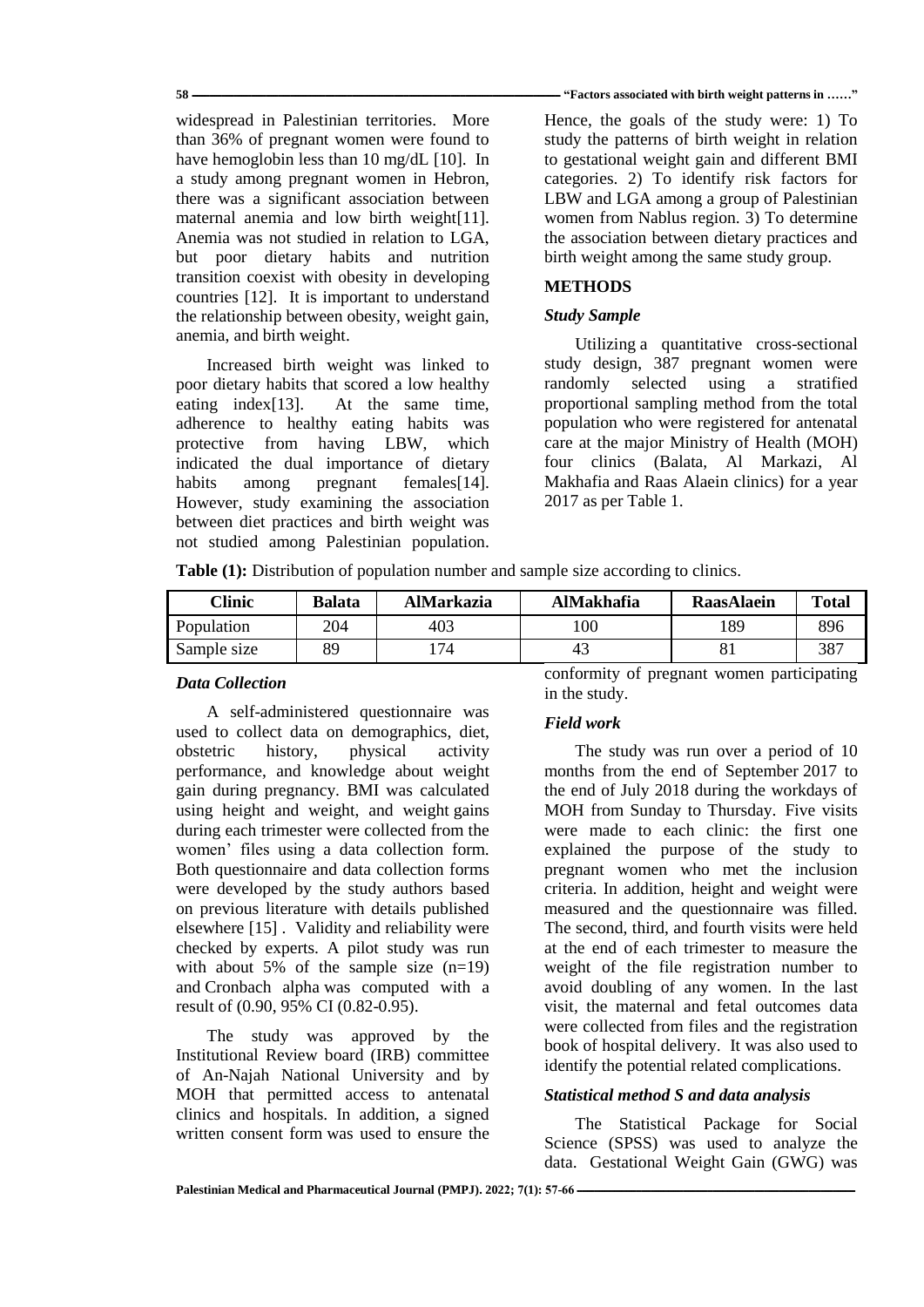Nihal Natour, et al.  $\frac{1}{2}$  = 59

calculated and classified according to the IOM recommendations as Inadequate GWG, Adequate GWG, and Excessive GWG. BMI

was calculated and classified according to WHO recommendations.

| Category     | BMI           | <b>Weekly gain Gram per</b><br>week (range) | Total weight gain<br>Range            |
|--------------|---------------|---------------------------------------------|---------------------------------------|
| Under weight | <18.5         | 453 g (453 - 589)                           | 28-40 lbs (12.5 -18kg)                |
| Ideal weight | $18.5 - 24.9$ | $453g(362 - 453)$                           | $25 - 30$ (Ibs11.5-16 kg)             |
| Over weight  | 25-29.9       | 276 g(226 -317)                             | 15-25 $\text{Ibs}(7-11.5 \text{ kg})$ |
| Obese        | >30           | $226$ g(181 -272)                           | 11-20 lbs $(5-9 \text{ kg})$          |

**Table (2):** IOM recommendations for weight gain pregnancy.

The relationship between various study factors including birth weight as a dependent variable and independent variables including age, BMI, weight gain, parity, gravidity, anemia, and smoking were analyzed using logistic regression models, with binary outcomes being LBW versus normal birth weight and normal birth weight versus LGA as outcome 2. For outcome 1, we had n=343 participants included in the analysis with data for all variables. For outcome 2, we had data available for n=322 participants. The total number of participants included in the analysis was 380.

### **RESULTS**

In a study among 380 pregnant women from Nablus region in Northern West Bank, 15.3% of the newborn infants had LBW,

whereas 9.7% of newborn infants had a birth weight> 4 kg. Data on demographic and other health characteristics of this study sample was published in a work currently under peer review. There was not a significant difference of LBW and LGA according to newborn sex (data not shown). However, as shown in Table 3, infants with LBW were more common among women with inadequate weight gain during pregnancy (chi-square= 14.38, pvalue=0.006), whereas having LGA infants was the least common in this weight gain category. On the other hand, having a baby with normal birth weight was most common among women with BMI 18.5-24.9 and 25- 29.9 Kg/m2 (Chi-square= 12.65, pvalue= $0.05$ ) (Table 4).

|                             | Table (3): Distribution number and percentage of participant's infant birth weight according to |
|-----------------------------|-------------------------------------------------------------------------------------------------|
| their weight gain category. |                                                                                                 |

|                             |               | <b>Birth Weight*</b> |              |         |  |
|-----------------------------|---------------|----------------------|--------------|---------|--|
| <b>Weight Gain Category</b> |               | $\geq$ 5 Kg          | $2.5 - 4$ Kg | $>4$ Kg |  |
|                             | No.           | 34                   | 124          |         |  |
| Inadequate                  | $\frac{6}{6}$ | 20.5                 | 74.7         | 4.8     |  |
|                             | No.           | 18                   | 99           | 20      |  |
| Normal                      | $\frac{6}{6}$ | 13.1                 | 72.3         | 14.6    |  |
| Excessive                   | No.           |                      | 62           |         |  |
|                             | $\frac{6}{6}$ | 7.8                  | 80.5         | 11.7    |  |
| Total                       | No.           | 58                   | 285          | 37      |  |
|                             | $\frac{6}{6}$ | 15.3                 | 75           | 9.7     |  |

Pearson chi-square= 14.4  $*$ p-value= 0.006.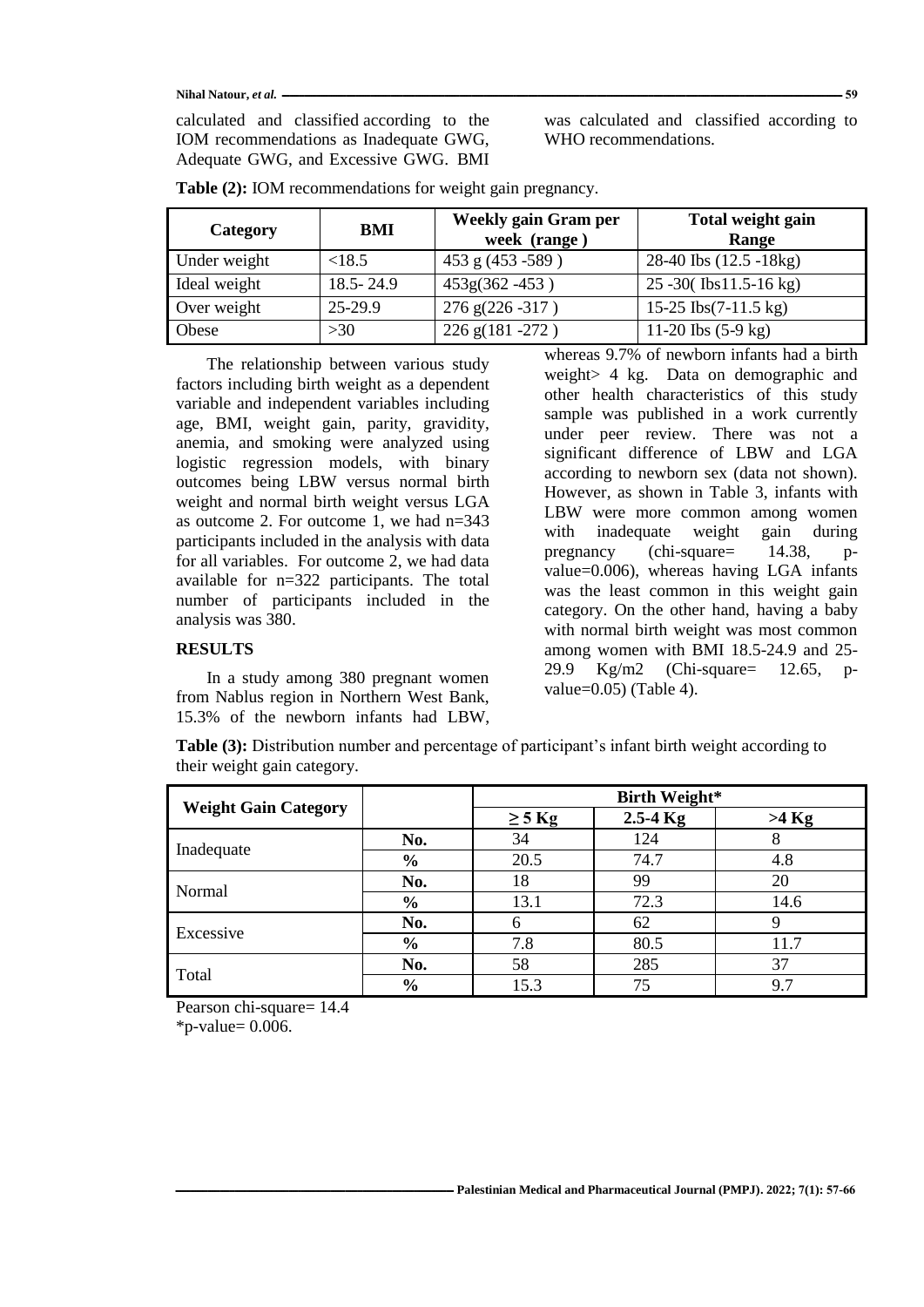|                                          |      | <b>Birth Weight*</b> |              |          | <b>Total</b> |
|------------------------------------------|------|----------------------|--------------|----------|--------------|
| <b>BMI</b> (Kg/m <sup>2</sup> ) Category |      | $>2.5$ Kg            | $2.5 - 4$ Kg | $<$ 4 Kg |              |
| <18.5                                    | No.  | 2                    |              | 3        | 12           |
|                                          | $\%$ | 16.7                 | 58.3         | 25.0%    | 100.0        |
| 18.5-24.9                                | No.  | 36                   | 148          | 14       | 198          |
|                                          | $\%$ | 18.2                 | 74.7         | 7.1%     | 100.0        |
| 25-29.9                                  | No.  | 11                   | 82           | 8        | 101          |
|                                          | %    | 10.9                 | 81.2         | 7.9%     | 100.0        |
| $>30$                                    | No.  | 9                    | 48           | 12       | 69           |
|                                          | %    | 13.0                 | 69.6         | 17.4%    | 100.0        |
| Total                                    | No.  | 58                   | 285          | 37       | 380          |
|                                          | %    | 15.3                 | 75.0         | 9.7%     | 100.0        |

**Table (4):** distribution of numbers and percentages of participants' infant birth weight according to maternal BMI categories.

Pearson chi-square= 66.1

\*p-value< 0.0001.

### **Factors related to LBW**

Table 5 shows the multiple logistic regression associations between various demographic and health factors in LBW. Being in the age category 26-32, y reduced the risk of having LBW, but did not reach statistical significance ( $p=0.08$ ). There was a 3% increase in the risk of having LBW

among infants born to mothers with anemia. Smoking increased the risk of LBW by more than 4 times. Having a fewer number of babies seemed to increase the risk of LBW (both parity and gravidity were significantly related to LBW). Finally, having inadequate weight gain during pregnancy significantly increased the risk of having LBW.

**Table (5):** Multiple logistic regression predictors of low birth weight infants.

| Reference group              | <b>Variables' Subcategories</b> | OR (95% CI)        | p-value |
|------------------------------|---------------------------------|--------------------|---------|
|                              | $17-25y$                        | .34(0.34,27.0)     | 0.32    |
| Age: $> 41 y$                | $26-32y$                        | .84(0.84, 60.0)    | 0.07    |
|                              | $33-41y$                        | .35(0.35, 25.8)    | 0.32    |
|                              | Less than 18 $Kg/m^2$           | .08(0.08, 3.61)    | 0.52    |
| BMI: $>30$ Kg/m <sup>2</sup> | 18-24.9 $Kg/m^2$                | .29(0.29, 2.10)    | 0.61    |
|                              | 25-29.9 $Kg/m^2$                | .37(0.37, 3.29)    | 0.86    |
| <b>Residence: City</b>       | Village                         | .57(0.57, 2.61)    | 0.61    |
|                              | Camp                            | .42(0.42, 3.18)    | 0.78    |
| Anemia;                      | Anemia(No versus yes)           | 1.03(1.03, 3.70)   | 0.04    |
| Smoking;                     | Smoking(No versus yes)          | .234(0.23, 0.93)   | 0.03    |
|                              |                                 | .68(0.68, 13.42)   | 0.15    |
|                              | 2                               | 1.0(0.996, 11.22)  | 0.051   |
| Gravidity ; 4                | 3                               | .77(0.77, 10.60)   | 0.012   |
|                              | More than 4                     | 1.94 (1.94, 61.64) | 0.007   |
|                              | No one                          | .01(0.007, 0.662)  | 0.02    |
| Parity; More than 6          | $1-3$                           | .012(0.01, 0.92)   | 0.04    |
|                              | $4 - 6$                         | .023(0.023, 1.60)  | 0.127   |
| <b>Excessive GWG</b>         | In-adequate GWG                 | .101(0.10, 0.80)   | 0.02    |
|                              | Normal GWG                      | .168(0.20, 1.40)   | 0.17    |

In terms of dietary relationship to LBW, regular consumption of meat seems to protect

from LBW, but this did not reach statistical significance. Consumption of fast food could be linked to LBW (Table 6).

[Palestinian Medical and Pharmaceutical Journal \(PMPJ\).](https://journals.najah.edu/journal/pmpj/browse-by-issue/)  $2022$ ;  $7(1)$ : 57-66 **-**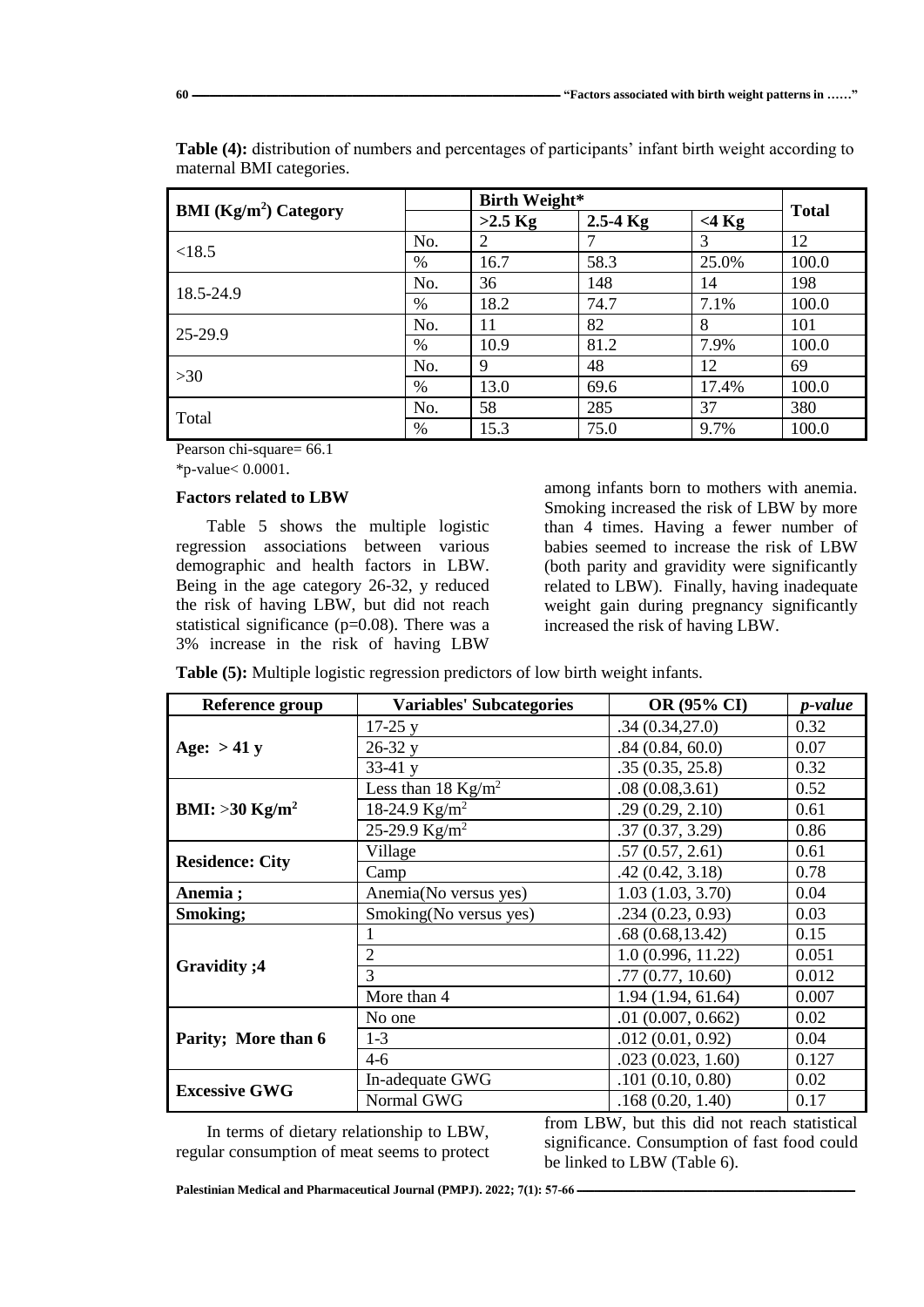| <b>Reference group</b>            | <b>Variables</b>       | OR (95% CI)                                                     | p-value |
|-----------------------------------|------------------------|-----------------------------------------------------------------|---------|
|                                   | $17-25y$               | $5.3 \text{ X } 10^2 \ (14, 2.0 \text{ X } 10^4)$               | 0.001   |
| Age: Above 41 y                   | $26-32y$               | $1.9 \text{ X } 10^2$ (6.2-6.2X $10^3$ )                        | 0.003   |
|                                   | $33-41y$               | $1.84 \text{ X } 10^2 \left( 5.4 - 6.3 \text{ X } 10^3 \right)$ | 0.004   |
|                                   | Less than 18 $Kg/m^2$  | .53(0.08, 3.48)                                                 | 0.50    |
| BMI; More than 30 $\text{Kg/m}^2$ | 18-25 $Kg/m^2$         | 1.02(0.31, 3.41)                                                | 0.97    |
|                                   | 26-30 $Kg/m^2$         | 1.86(0.54, 6.34)                                                | 0.33    |
| <b>Residence: City</b>            | Village                | 1.56(0.59, 4.11)                                                | 0.37    |
|                                   | Camp                   | 23.09 (1.08, 496.3)                                             | 0.05    |
| Anemia                            | Anemia (no vs. yes)    | 1.73(0.73, 4.06)                                                | 0.21    |
| <b>Smoking</b>                    | Smoking(no vs. yes)    | .65(0.27, 1.57)                                                 | 0.34    |
|                                   |                        | .18(0.01, 4.98)                                                 | 0.31    |
| Gravidity: $= 4$                  | 2                      | .13(0.01, 2.65)                                                 | 0.19    |
|                                   | 3                      | .19(0.01, 3.23)                                                 | 0.25    |
|                                   | More than 4            | 131352010.094                                                   | 0.99    |
|                                   | No one                 | .08(0.002, 3.44)                                                | 0.19    |
| Parity: $> 6$                     | $1-3$                  | .20(0.007, 5.33)                                                | 0.34    |
|                                   | $4-6$                  | .005(0.00, 0.21)                                                | 0.006   |
| <b>Excessive weight gain</b>      | Inadequate weight gain | 1.68(0.52, 5.51)                                                | 0.39    |
|                                   | Normal weight          | .65(0.24, 1.81)                                                 | 0.41    |
|                                   | <b>Constant</b>        | 1.500                                                           |         |

**Table (6):** Multiple logistic regression predictors of large birth weight infants.

# **Factors related to LGA**

Table 7 shows various factors linked to LGA in multiple logistic regression models. Being older than 41 y significantly increased the risk of LGA relative to other age categories. Being in a refugee camp

decreased the risk of having LGA. Parity and gravidity did not seem to be linked to having LGA, except for women who had 4-6 pregnancies, which increased the risk of LGA. Weight gain and pregestational BMI were not related to LGA in fully adjusted models.

**Table (7):** Multiple logistic regression dietary predictors of low birth weight.

| <b>Variables</b>  | No. of eating | OR (95% CI)        | <i>p</i> -value |
|-------------------|---------------|--------------------|-----------------|
|                   | Never         | ref                | 0.79            |
|                   | $1-2$         | 1.21(0.09, 17.0)   | 0.89            |
| <b>Vegetables</b> | $3-4$         | 0.53(0.04, 6.93)   | 0.63            |
|                   | $5-6$         | 0.66(0.05, 9.68)   | 0.76            |
|                   | Daily         | 0.72(0.06, 9.12)   | 0.80            |
|                   | Never         | ref                | 0.28            |
|                   | $1-2$         | 1.84(0.61, 5.55)   | 0.28            |
| <b>Meat</b>       | $3-4$         | 3.09 (0.88, 10.83) | 0.08            |
|                   | $5-6$         | 5.76(0.65, 51.25)  | 0.12            |
|                   | Daily         | 3.34 (0.86, 13.03) | 0.08            |
|                   | Never         | ref                | 0.19            |
|                   | $1-2$         | 1.86(0.70, 4.90)   | 0.21            |
| Dairy             | $3 - 4$       | 1.66(0.53, 5.18)   | 0.38            |
|                   | $4 - 5$       | 2.24(0.44, 11.37)  | 0.33            |
|                   | $5-6$         | 4.26 (1.32, 13.74) | 0.02            |
|                   | daily         |                    | 0.09            |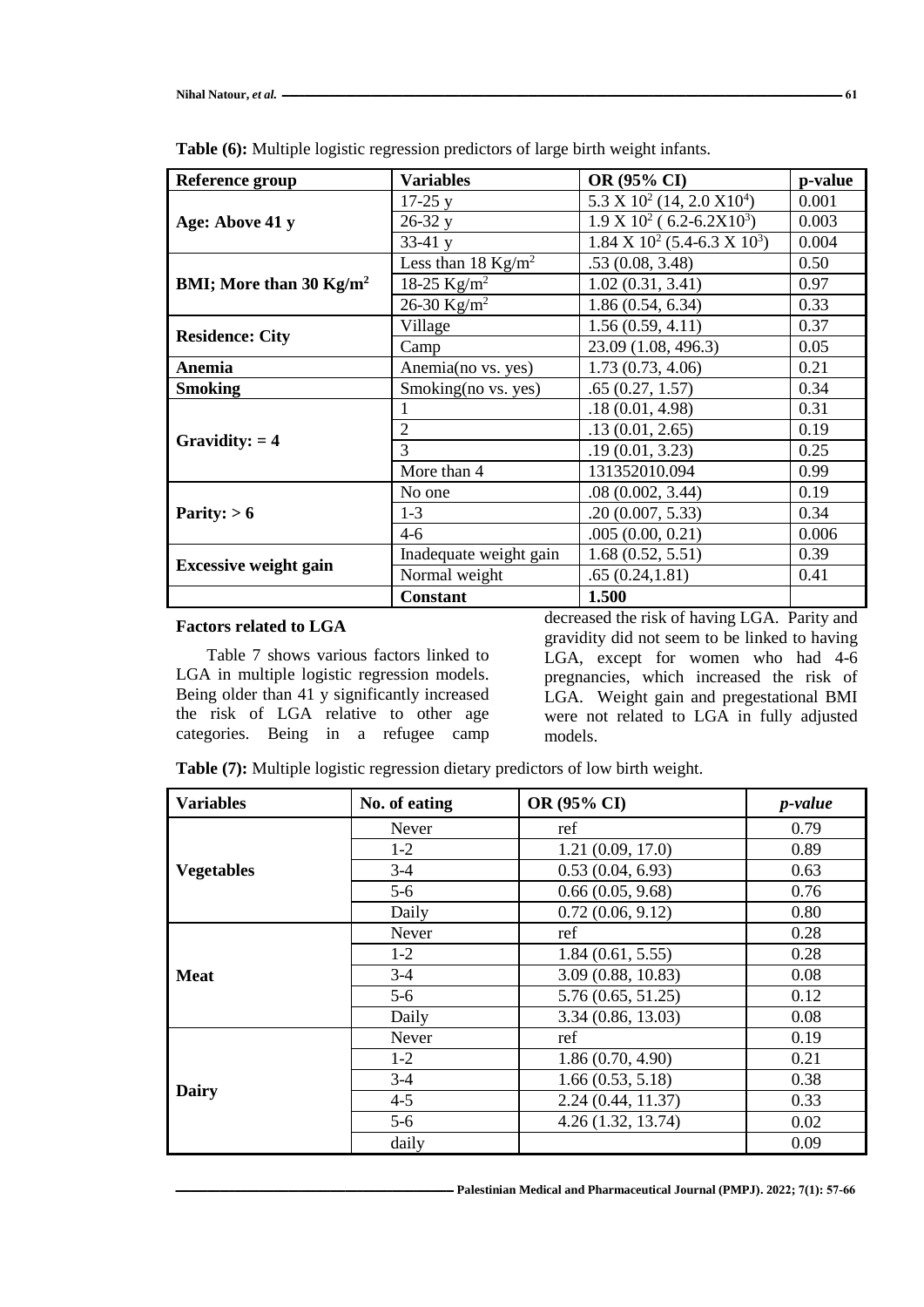**62 ــــــــــــــــــــــــــــــــــــــــــــــــــــــــــــــــــــــــــــــــــــــــــــــــــــــــــــــــــــــــــــــــــــــــــــــــــــــ" Factors associated with birth weight patterns in ……"**

| <b>Variables</b> | No. of eating | OR (95% CI)        | <i>p</i> -value |
|------------------|---------------|--------------------|-----------------|
|                  | Never         | ref                |                 |
|                  | $1-2$         | 1.05(0.17, 6.48)   | 0.96            |
| Carbohydrate     | $3-4$         | 1.42(0.22, 8.96)   | 0.71            |
|                  | $5-6$         | 0.61(0.08, 4.85)   | 0.64            |
|                  | daily         | 2.93 (0.54, 15.83) | 0.21            |
|                  | Never         | ref                | 0.08            |
|                  | $1 - 2$       | 0.32(0.14, 0.70)   | 0.005           |
| <b>Fast food</b> | $3-4$         | 0.72(0.21, 2.47)   | 0.60            |
|                  | $4 - 5$       | 0.59(0.07, 4.85)   | 0.62            |

In terms of diet (Table 8), regular intake of vegetables was a protective LGA, whereas regular intake of dairy increased the risk.

Although high consumption of meat and carbohydrates tended to increase weight gain, this did not reach statistical significance.

**Table (8):** multiple logistic regression predictors of large birth weight infants.

| <b>Variable</b>   | <b>Frequency of eating</b> | OR (95% CI)                           | <i>p</i> -value |
|-------------------|----------------------------|---------------------------------------|-----------------|
|                   | Never                      | ref                                   |                 |
|                   | 1-Feb                      | 507.4 (9.92, 2.59 X 10 <sup>4</sup> ) | 0.002           |
| <b>Vegetables</b> | $3-Apr$                    | 5.19 $X10^2$ (9.53-2.82 $X10^4$ )     | 0.002           |
|                   | $5-Jun$                    | $1.23$ (1.92-7.89X10 <sup>3</sup> )   | 0.023           |
|                   | Daily                      | $1.13X10^2(3.47-3.69 X10^3)$          | 0.008           |
|                   | Never                      | ref                                   |                 |
|                   | 1-Feb                      | 0.63(0.10, 3.83)                      | 0.62            |
| <b>Meat</b>       | $3-Apr$                    | $0.31(0.05-2.14)$                     | 0.24            |
|                   | $5-Jun$                    | $0.12(0.01-1.43)$                     | 0.09            |
|                   | Daily                      | $0.32(0.05-2.35)$                     | 0.26            |
|                   | Never                      | ref                                   |                 |
|                   | 1-Feb                      | $1.28(0.22 - 7.43)$                   | 0.79            |
| <b>Dairy</b>      | $3-Apr$                    | $1.02(0.15-6.95)$                     | 0.98            |
|                   | $5-Jun$                    | $1.34(0.08-22.75)$                    | 0.84            |
|                   | Daily                      | $0.13(0.03-0.62)$                     | 0.01            |
|                   | Never                      | ref                                   |                 |
|                   | 1-Feb                      | $6.86(0.53-88.71)$                    | 0.14            |
| Carbohydrate      | $3-Apr$                    | 7.62 $(0.56 - 1.04X10^2)$             | 0.13            |
|                   | $5-Jun$                    | 5.43 $(0.15-2.01X10^2)$               | 0.36            |
|                   | Daily                      | $6.74(0.71-64.41)$                    | 0.098           |

### **DISCUSSION**

In a representative sample of pregnant women from Nablus region, 15.3% of the newborns were smaller than 2.5 Kg, whereas 9.7% were larger than 4 Kg. In case of LBW, anemia, smoking, parity, gravidity, and gestational weight gain were important factors. On the other hand, in case of LGA, maternal age, gravidity, and place of residence were important factors. On the

other hand, regular consumption of vegetables protected infants from increased weight, whereas daily consumption of dairy products increased the risk of having LGA infants. Regarding diet and LBW, dairy intake protected from LBW, whereas fast food increased the risk. Education and income were not included in the analysis because in the previous analysis, they were not significant determinants of LBW and LGA.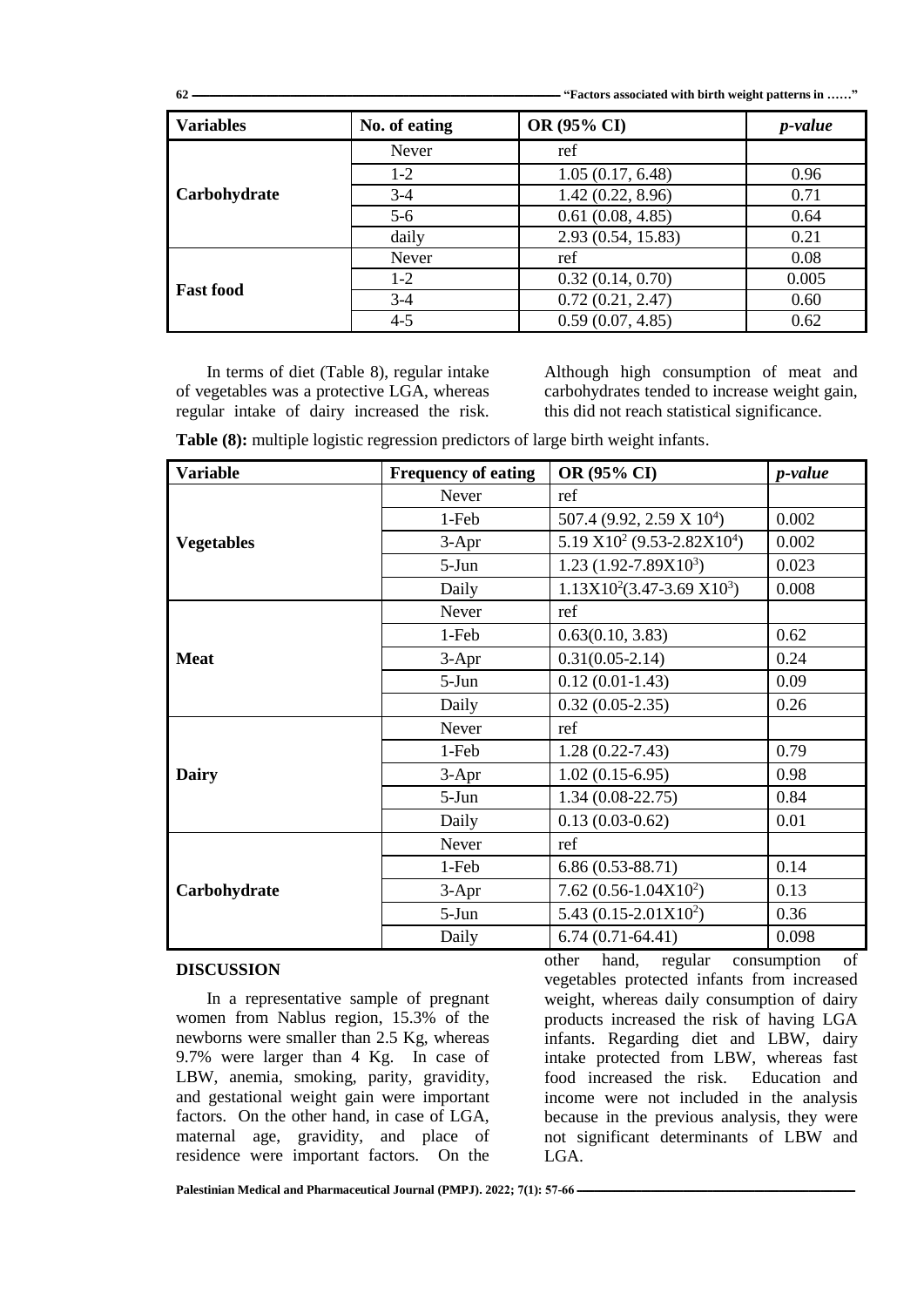Nihal Natour, et al.  $\frac{1}{2}$  =  $\frac{1}{2}$  =  $\frac{1}{2}$  =  $\frac{1}{2}$  =  $\frac{1}{2}$  =  $\frac{1}{2}$  =  $\frac{1}{2}$  =  $\frac{1}{2}$  =  $\frac{1}{2}$  =  $\frac{1}{2}$  =  $\frac{1}{2}$  =  $\frac{1}{2}$  =  $\frac{1}{2}$  =  $\frac{1}{2}$  =  $\frac{1}{2}$  =  $\frac{1}{2}$  =  $\frac{1}{2}$ 

The rate of low birth weight in the nearby country Jordan was 18% in recent published work which is slightly higher than our study, whereas studies in other developing countries show high rate of LBW as high as 27% [16]. In 2014, the prevalence of low birth weight in Israel was 8.1%, which much lower than our study [17]. The factors that seem to contribute to LBW in developing countries include advanced maternal age, lack of antenatal care, primiparity, illiteracy, and lower socioeconomic status[2]. In no preliminary analysis in our study, we did not find a relationship between education, income, and LBW. The reason for this finding could be the fact that in general Palestinian population income is very much lower than Israeli income. Moreover, not very many women in this study achieved high education.

Anemia during pregnancy significantly increased the risk of LBW. In meta-analysis of 17 studies, anemia during the first trimester increased the risk of LBW by 26% [9]. Anemia during pregnancy is defined as having hemoglobin level lower than 11 g/dL in the first and second trimester and lower than 10.5 in the third trimester [18]. The prevalence of anemia in our study was 36.9% as was shown previously[19]. Anemia during pregnancy could lead to decrease in food intake and decrease iron provision for the fetus which could contribute to lower birth weight [20]. It is more likely that anemia during pregnancy among Palestinian women is more related to iron deficiency, however, more studies are needed to evaluate the contribution of other micronutrients deficiencies to the high prevalence of anemia among Palestinian pregnant women.

Other factors that contribute to LBW are smoking and dietary habits, indicating the importance of lifestyle factors on the health of newborn infants. In other studies published in the USA, smoking almost doubled the risk of having LBW [21]. Smoking effect on birth weight is mediated by nicotine which induces catecholamines with a net decrease in placental flow and decrease in oxygen and nutrients delivery to the placenta causing intrauterine growth restriction [21]. Smoking is common in Palestinian society including cigarette smoking and water pipe

smoking[22]. Regarding diet, intake of dairy seems to protect from LBW, whereas fast food seems to increase the risk of LBW. A proinflammatory diet was shown to increase the risk of having preterm and LBW among a group of pregnant women from Japan [23]. Western diet that includes fast food and high energy intake is well known to be a diet that provokes inflammatory responses in the human body [24].

Having a baby heavier than 4 kg was present among 10% of the studied participants. Fetal macrosemia or LGA is associated with both maternal and infant complications that were described elsewhere and its definitions vary between studies. In this work, we defined LGA as having a newborn infant who is> 4 kg [25]. The delivery of LGA usually reflects both genetic factors and the intrauterine growth environment [26]. Maternal obesity and diabetes mellitus are two conditions that are well described in the literature to cause LGA [27]. In this study, maternal BMI and gestational weight gain were not related to having LGA infants. Whereas being younger and eating more vegetables seemed to protect from LGA.

In our study, LBW was increased with having less than 4 baby relative 4. After the 4 th baby, the risk of LBW is increased again. Although LBW increases with parity until the 4 th baby, this relationship also depends on maternal weight and time between each pregnancy[28]. According to Palestinian Bureau of Statistics, the average size of Palestinian families is 5.5 [29].

Maternal BMI was not significantly related to birth weight in fully adjusted models. In a study among Chinese women, both BMI and fat free mass were significantly related to birth weight[30]. Moreover, in a study among Indian women, low maternal BMI was significantly related to LBW as having low BMI and adequate weight gain may lead to inadequate supply of nutrients to the fetus [31]. May be the relationship was diluted by multiple adjustments and needs more sample size to be detected.

This work emphasizes the importance of healthy weight gain during pregnancy and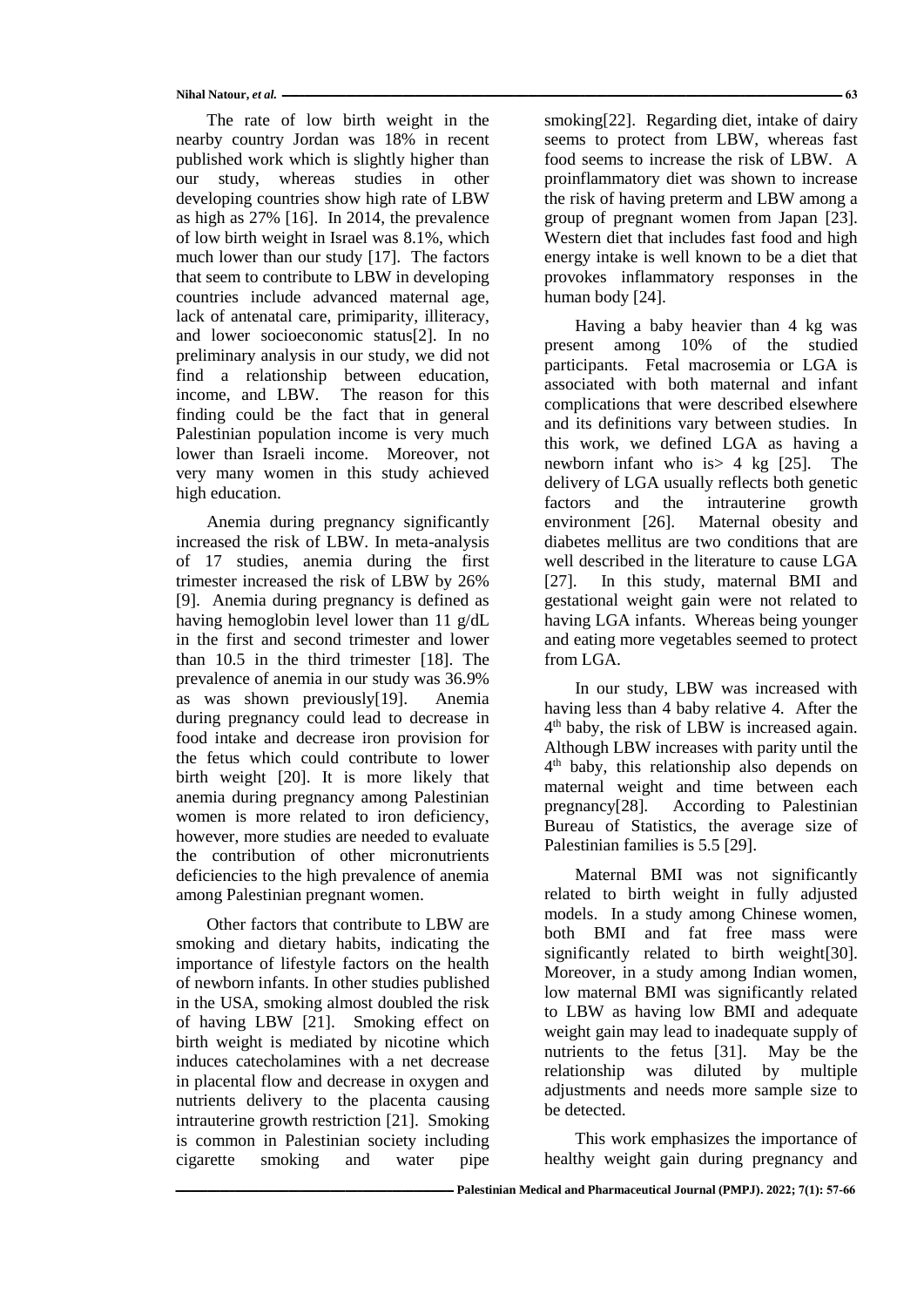**64 ــــــــــــــــــــــــــــــــــــــــــــــــــــــــــــــــــــــــــــــــــــــــــــــــــــــــــــــــــــــــــــــــــــــــــــــــــــــ" Factors associated with birth weight patterns in ……"**

healthy weight prior to pregnancy in achieving healthy birth weight of newborn infants. In his paper, Almond et al. described the cost of low birth weight as it is associated with wellbeing of infants in early life and relation to infant mortality [3]. Having low birth weight infants is associated with a variety of health issues beyond the scope of this paper. In addition, having an infant with a large birth weight is associated with having obesity and chronic diseases later in life.

This study was a comprehensive evaluation of many factors in association with categories of birth weight in Nablus in Northern region of West Bank. We included women from the main cities, surrounding villages, and refugee camps. However, our study underrepresented females from refugee camps due to barriers in access to refugee camp UNRWA clinics. Moreover, this study is cross-sectional in design and so we cannot draw causal relationships. We used categorical variables in our adjusted models.

# **CONCLUSIONS**

In summary, among a group of pregnant women and their newborns, there was a high prevalence of LBW and LGA. Factors that increased LBW included smoking, anemia, having fewer babies than 4,4 or more than 4 and inadequate gestational weight gain. Other factors, such as being from refugee camp decreased the risk of LGA, whereas having more than 4 pregnancies increased the LGA. Finally, healthy dietary habits were protected from abnormalities in birth weight. Hence, we conclude lifestyle and nutritional measures could help to protect from abnormalities in birth weight. This work is of valuable importance for the Palestinian society because having low birth weight infants increase the risk of future morbidity, mortality and increase the financial burden on society and healthcare. Having larger is also not without risks including DM2 and obesity as was mentioned earlier in this paper.

# **REFERENCES**

1) Marzoki JMA, Gatea SK, Ganem Zea. Risk factors survey of low birth weight neonates. QMED. 2009; 5(7):37-44.

- 2) Mahumud RA, Sultana M, Sarker ARea. Distribution and determinants of low birth weight in developing countries. J Prev Med Public Health. 2017; 50(1): 18.
- 3) Almond D, Chay KY, Lee DSea. The costs of low birth weight. Q J Econ. 2005; 120(3): 1031-1083.
- 4) Statistics NBo. National Statistical monitoring system. 2014. [http://www.pcbs.gov.ps:9192/NSMS/Ch](http://www.pcbs.gov.ps:9192/NSMS/Chart.aspx?layout=chartViewColumn&px_tableid=MS%2f020301.px&px_language=en&px_type=PX&rxid=72f9d99f-8f51-4251-bf53-2b30cbd26e41) [art.aspx?layout=chartViewColumn&px\\_](http://www.pcbs.gov.ps:9192/NSMS/Chart.aspx?layout=chartViewColumn&px_tableid=MS%2f020301.px&px_language=en&px_type=PX&rxid=72f9d99f-8f51-4251-bf53-2b30cbd26e41) [tableid=MS%2f020301.px&px\\_language](http://www.pcbs.gov.ps:9192/NSMS/Chart.aspx?layout=chartViewColumn&px_tableid=MS%2f020301.px&px_language=en&px_type=PX&rxid=72f9d99f-8f51-4251-bf53-2b30cbd26e41) [=en&px\\_type=PX&rxid=72f9d99f-8f51-](http://www.pcbs.gov.ps:9192/NSMS/Chart.aspx?layout=chartViewColumn&px_tableid=MS%2f020301.px&px_language=en&px_type=PX&rxid=72f9d99f-8f51-4251-bf53-2b30cbd26e41) [4251-bf53-2b30cbd26e41](http://www.pcbs.gov.ps:9192/NSMS/Chart.aspx?layout=chartViewColumn&px_tableid=MS%2f020301.px&px_language=en&px_type=PX&rxid=72f9d99f-8f51-4251-bf53-2b30cbd26e41) (accessed 06/06/2020 2020).
- 5) Halileh S, Abu-Rmeileh N, Watt Gea. Determinants of birthweight; gender based analysis. Matern Child Health J. 2008; 12(5): 606.
- 6) Adams EL, Marini ME, Leonard KSea. Patterns of Gestational Weight Gain and Infants Born Large-for-Gestational Age Across Consecutive Pregnancies. WHI. 2019; 29(2): 194-200.
- 7) Englund-Ögge L, Brantsæter AL, Juodakis Jea. Associations between maternal dietary patterns and infant birth weight, small and large for gestational age in the Norwegian Mother and Child Cohort Study. Eur J Clin Nutr. 2019; 73(9): 1270-1282.
- 8) Mastroeni MF, Czarnobay SA, Kroll C, Figueirêdo KBea. The independent importance of pre-pregnancy weight and gestational weight gain for the prevention of large-for gestational age Brazilian newborns. Matern Child Health J. 2017; 21(4): 705-714.
- 9) Rahmati S, Delpishe A, Azami M, Ahmadi MRHea. Maternal Anemia during pregnancy and infant low birth weight: A systematic review and Metaanalysis. IJRM. 2017; 15(3): 125.
- 10) Sawalha AFea. Consumption of prescription and non-prescription medications by pregnant women: a cross sectional study in Palestine. IUG Journal of Natural Studies. 2015; 15(2).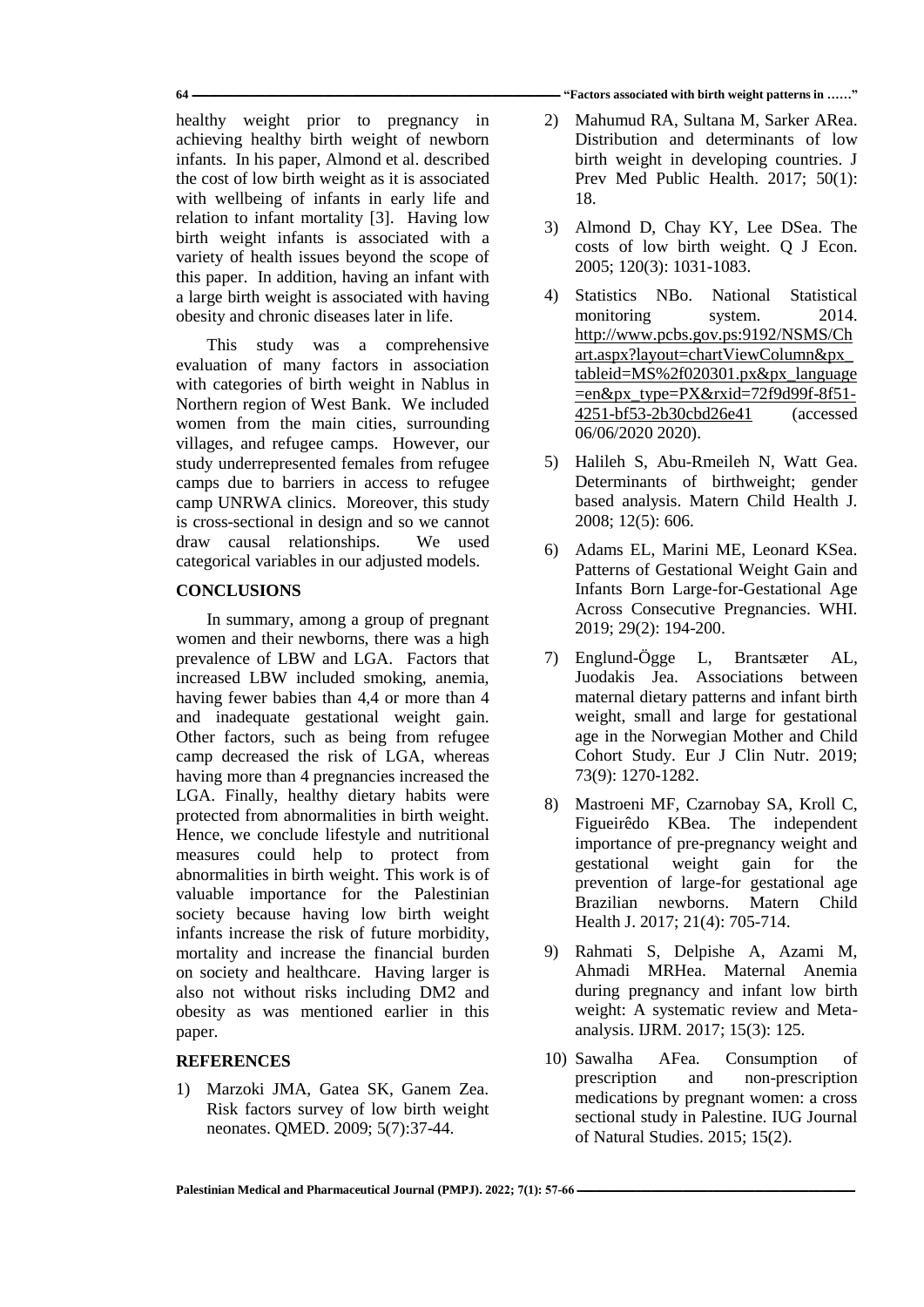**Nihal Natour,** *et al.* **ــــــــــــــــــــــــــــــــــــــــــــــــــــــــــــــــــــــــــــــــــــــــــــــــــــــــــــــــــــــــــــــــــــــــــــــــــــــــــــــــــــــــــــــــــــــــــــــــــــــــــــــــــــــــــــــــــــ 65**

- 11) Srour MA, Aqel SS, Srour KMea. Prevalence of Anemia and Iron deficiency among Palestinian pregnant Women and its association with pregnancy outcome. Anemia. 2018; 2018.
- 12) Samper-Ternent R, Michaels-Obregon A, Wong Rea. Coexistence of obesity and anemia in older Mexican adults. Ageing Int. 2012; 37(1): 104-117.
- 13) Grandy M, Snowden JM, Boone-Heinonen J, Purnell JQea. Poorer maternal diet quality and increased birth weight. J Matern Fetal Neonatal. 2018; 31(12): 1613-1619.
- 14) Ancira‐Moreno M, O'Neill MS, Rivera‐Dommarco JÁ, Batis Cea. Dietary patterns and diet quality during pregnancy and low birthweight: The PRINCESA cohort. Matern Child Nutr 2020: e12972.
- 15) Abo-Alrob AO. Weight gain pattern among pregnant women, associated factors, maternal and fetal outcomes in Nablus district. Nablus: An-Najah National University; 2019.
- 16) Mohammed K, Shaban I, Al-Akour N, Kassab Mea. Low birth weight in Jordan: a hospital-based study. J MATERN-FETAL NEO M. 2019: 1-6.
- 17) Spears D. A Comparison Analysis Between the State of Georgia and Israel: Heath Outcome Disparities of Low Birth Weight Infants [Master of Public Health]. Atlanta: Georgia State University; 2017.
- 18) Steer P, Alam MA, Wadsworth Jea. Relation between maternal haemoglobin concentration and birth weight in different ethnic groups. BMJ. 1995; 310(6978): 489-491.
- 19) Abo-Alrob AO. Weight gain pattern among pregnant women, associated factors, maternal and fetal outcomes in Nablus district An-Najah National University; 2019.
- 20) Tetik BK, Coskun EIea. Evaluation of the effect of anemia on the birth weight

of the baby during pregnancy. Int J Med Med Sci. 2018.

- 21) Pereira PPdS, Da Mata FA, Figueiredo ACGea. Maternal active smoking during pregnancy and low birth weight in the Americas: a systematic review and metaanalysis. Nicotine Tob Res. 2017; 19(5): 497-505.
- 22) Zabadi HA, Musmar S, Hassouna A, Shtaiwi Da. Cigarettes and Water Pipe Smoking Prevalence, Knowledge, and Attitudes Among the Palestinian Physicians in the West Bank. Tob Use Insights. 2018; 11: 1179173X18813369.
- 23) Ishibashi M, Kyozuka H, Yamaguchi A, Fujimori Kea. Effect of proinflammatory diet before pregnancy on gestational age and birthweight: The Japan Environment and Children's Study. Matern Child Nutr. 2020; 16(2): e12899.
- 24) Lopez-Garcia E, Schulze MB, Fung TTea. Major dietary patterns are related to plasma concentrations of markers of inflammation and endothelial dysfunction. Am J Clin Nutr. 2004; 80(4): 1029-1035.
- 25) Frick AP, Syngelaki A, Zheng M, Poon LCea. Prediction of large-for-gestational-age neonates: screening by maternal factors and biomarkers in the three trimesters of pregnancy. Ultrasound Obstet Gynecol. 2016; 47(3): 332-339.
- 26) Chawla R, Badon SE, Rangarajan J, Reisetter ACea. Genetic risk score for prediction of newborn adiposity and large-for-gestational-age birth. J Clin Endocrinol Metab. 2014; 99(11): E2377- 2386.
- 27) Chiavaroli V, Derraik JG, Hofman PLea. Born large for gestational age: bigger is not always better. J Pediatr. 2016; 170: 307-311.
- 28) Ziauddeen N, Roderick PJ, Macklon NSea, editors. Is maternal weight gain between pregnancies associated with risk of large-for-gestational age birth? Analysis of a UK population-based cohort. Lancet; 2018: Elsevier.